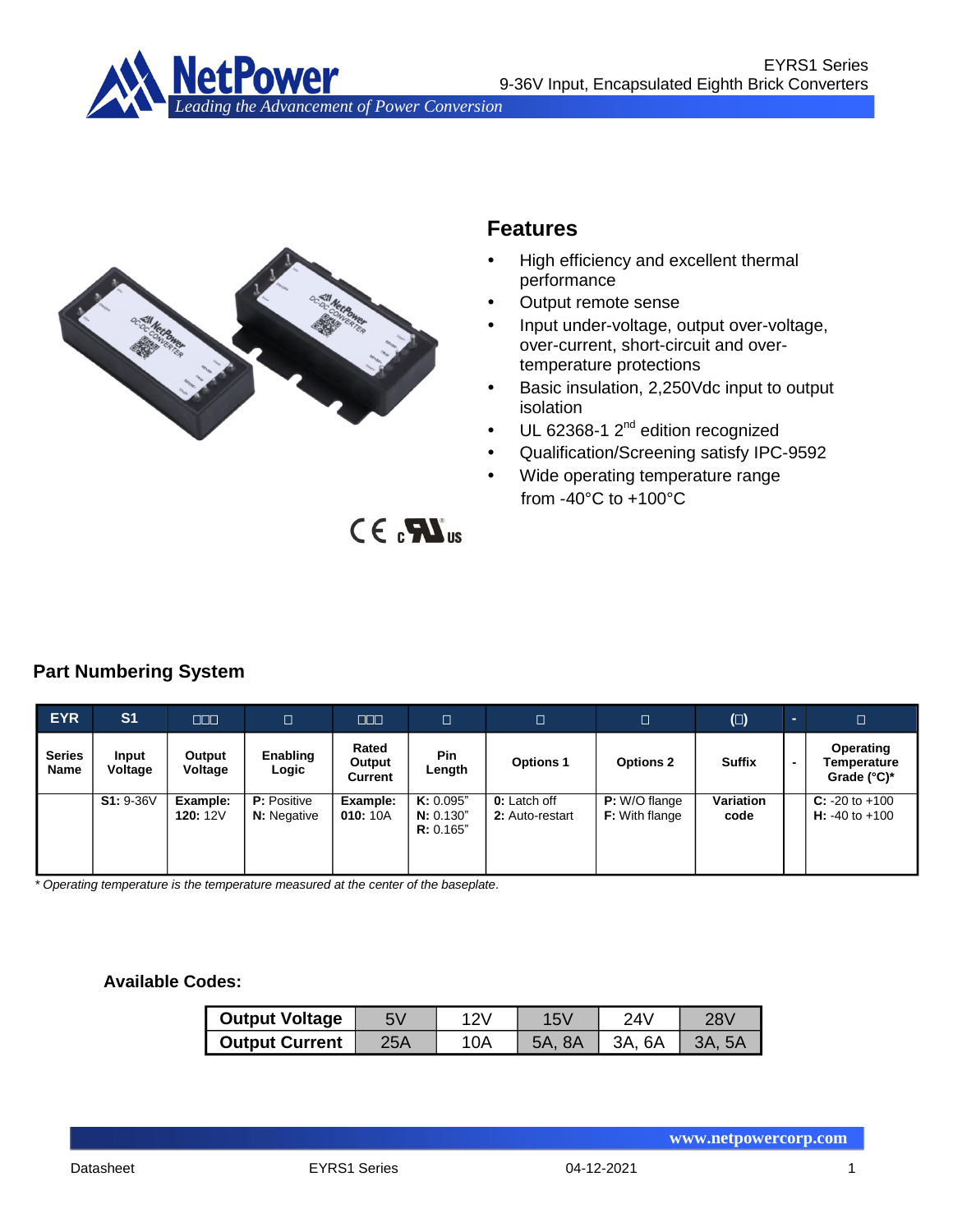

## **Absolute Maximum Rating**

Excessive stresses over these absolute maximum ratings can cause permanent damage to the converter. Operation should be limited to the conditions outlined under the Electrical Specification section.

| <b>Parameter</b>                          | Min    | <b>Max</b> | Unit |
|-------------------------------------------|--------|------------|------|
| Input Voltage (continuous operating)      | $-0.5$ | 40         |      |
| Input Voltage (continuous, non-operating) |        | 50         |      |
| Input Voltage (<100ms, operating)         |        | 50         |      |
| Storage Temperature                       | -55    | 125        | °С   |

## **Electrical Specifications**

These specifications are valid over the converter's full range of input voltage, resistive load, and temperature unless noted otherwise.

#### **Input Specifications**

| <b>Parameter</b>                 | <b>Min</b> | <b>Typical</b> | <b>Max</b> | Unit |
|----------------------------------|------------|----------------|------------|------|
| Input Voltage                    |            | 18             | 36         |      |
| Input Turn-on Voltage Threshold  | 8.0        | 8.5            | 9.0        |      |
| Input Turn-off Voltage Threshold | 6.0        | 7.0            | 7.5        |      |

#### **Output Specifications**

| <b>Parameter</b>                                                                                                                                                                                   | <b>Min</b> | <b>Typical</b>    | <b>Max</b> | Unit            |
|----------------------------------------------------------------------------------------------------------------------------------------------------------------------------------------------------|------------|-------------------|------------|-----------------|
| Output Voltage Set Point Accuracy<br>(typical Vin, full load, $Ta = 25^{\circ}C$ )                                                                                                                 | $-1.5$     |                   | $+1.5$     | %V <sub>O</sub> |
| Output Voltage Set Point Accuracy (over all conditions)                                                                                                                                            | $-3.0$     |                   | $+3.0$     | %Vo             |
| <b>Output Regulation:</b><br>Line Regulation (full range input voltage, 1/2 full load)<br>Load Regulation (full range load, typical Vin)<br>Temperature (Ta = -40 $^{\circ}$ C to 85 $^{\circ}$ C) |            | 0.2<br>0.2<br>0.1 | 0.5<br>0.5 | %Vo             |
| Output Trim Range in % of typical Vo                                                                                                                                                               | 80         |                   | 110        | %               |

#### **General Specifications**

| <b>Parameter</b>             | <b>Min</b> | <b>Typical</b> | <b>Max</b> | <b>Unit</b> |
|------------------------------|------------|----------------|------------|-------------|
| Remote Enable                |            |                |            |             |
| Logic Low:                   |            |                |            |             |
| $ION/OFF = 1.0mA$            |            |                | 1.2        |             |
| $VON/OFF = 0.0 V$            |            |                | 1.0        | mA          |
| Logic High:                  |            |                |            |             |
| $ION/OFF = 0.0µA$            | 3.5        |                | 15         |             |
| Leakage Current              |            |                | 50         | μA          |
| <b>Isolation Capacitance</b> |            | 4,400          |            | pF          |
| <b>Insulation Resistance</b> | 10         |                |            | MΩ          |

1

<sup>1</sup> *For 24V output modules, the trim range is 100-110%.*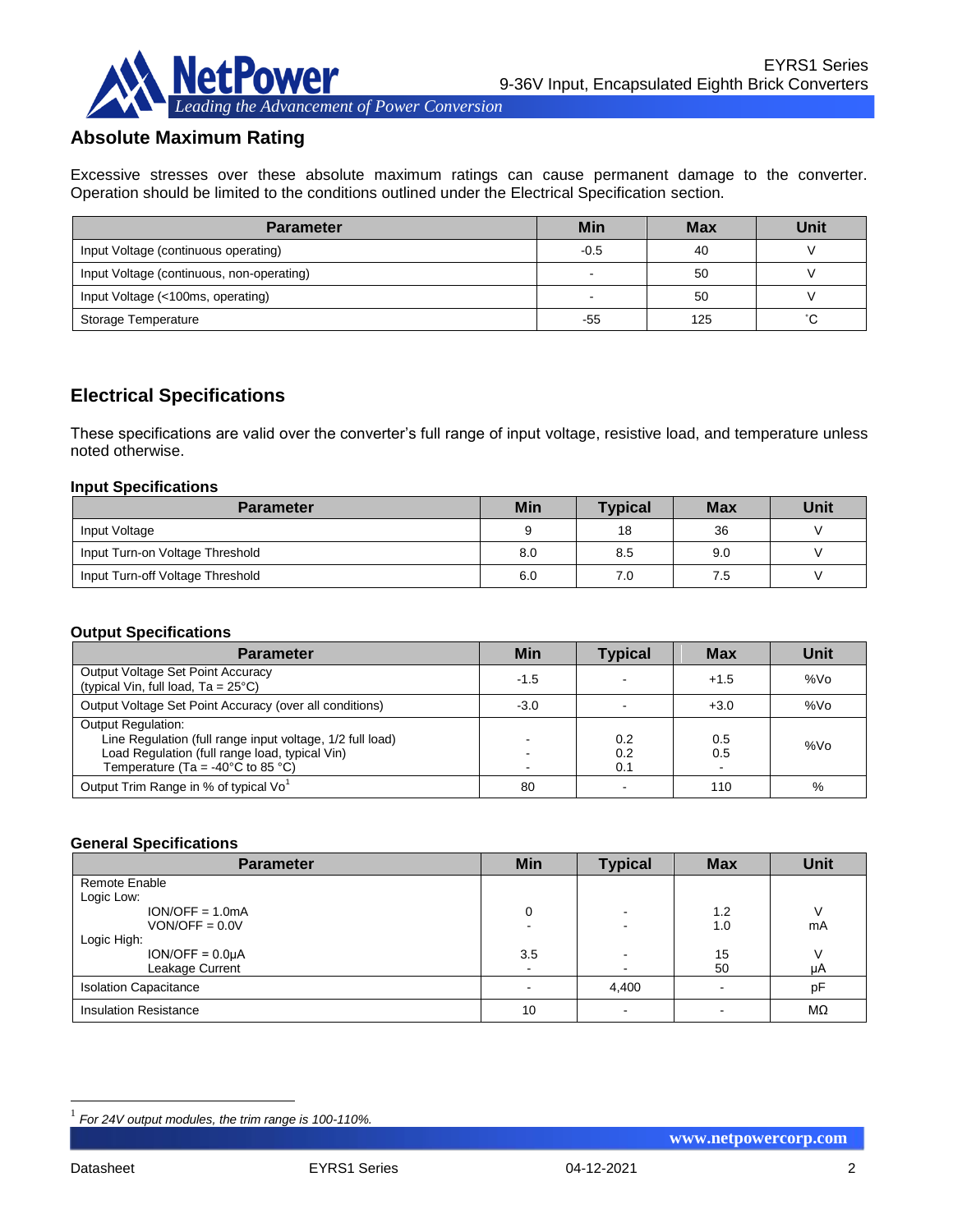

# **Module Specific Specifications**

## **5V/25A Module (EYRS1050x025xxx(x)-x)**

| <b>Parameter</b>                                                                                    | <b>Min</b> | <b>Typical</b> | <b>Max</b> | Unit           |
|-----------------------------------------------------------------------------------------------------|------------|----------------|------------|----------------|
| Input Current                                                                                       |            |                | 20         | A              |
| Quiescent Input Current (typical Vin)                                                               |            | 170            | 200        | mA             |
| <b>Standby Input Current</b>                                                                        |            | 4              | 10         | mA             |
| Efficiency (typical Vin, full load, $Ta = 25^{\circ}C$ )                                            |            | 91.5           |            | %              |
| Output Voltage Set Point                                                                            |            | 5.0            |            | V              |
| <b>Output Power</b>                                                                                 | $\Omega$   |                | 125        | W              |
| Output Over Current Protection Set Point                                                            | 112        | 125            | 160        | %              |
| Output Over Voltage Protection Set Point                                                            | 120        | 130            | 140        | %              |
| <b>Output Ripple Frequency</b>                                                                      | 210        | 230            | 250        | kHz            |
| Output Ripple and Noise Voltage<br><b>RMS</b><br>Peak-to-peak (5Hz to 20MHz bandwidth, typical Vin) |            | 20<br>90       | 50<br>150  | mVrms<br>mVp-p |
| <b>External Load Capacitance</b>                                                                    |            |                | 11.000     | μF             |

### **12V/10A Module (EYRS1120x010xxx(x)-x)**

| <b>Parameter</b>                                                                                    | <b>Min</b> | <b>Typical</b> | <b>Max</b> | Unit           |
|-----------------------------------------------------------------------------------------------------|------------|----------------|------------|----------------|
| <b>Input Current</b>                                                                                |            |                | 20         | A              |
| Quiescent Input Current (typical Vin)                                                               |            | 150            | 180        | mA             |
| <b>Standby Input Current</b>                                                                        |            | 4              | 10         | mA             |
| Efficiency (typical Vin, full load, $Ta = 25^{\circ}C$ )                                            |            | 92.0           |            | %              |
| Output Voltage Set Point                                                                            |            | 12.0           |            | V              |
| <b>Output Power</b>                                                                                 | $\Omega$   | $\blacksquare$ | 120        | W              |
| Output Over Current Protection Set Point                                                            | 110        | 130            | 165        | %              |
| Output Over Voltage Protection Set Point                                                            | 120        | 130            | 140        | %              |
| <b>Output Ripple Frequency</b>                                                                      | 200        | 220            | 240        | kHz            |
| Output Ripple and Noise Voltage<br><b>RMS</b><br>Peak-to-peak (5Hz to 20MHz bandwidth, typical Vin) |            |                | 20<br>100  | mVrms<br>mVp-p |
| <b>External Load Capacitance</b>                                                                    |            |                | 1,000      | μF             |

### **15V/5A Module (EYRS1150x005xxx(x)-x)**

| <b>Parameter</b>                                                                                    | <b>Min</b> | <b>Typical</b> | <b>Max</b> | Unit           |
|-----------------------------------------------------------------------------------------------------|------------|----------------|------------|----------------|
| Input Current                                                                                       |            |                | 12         | A              |
| Quiescent Input Current (typical Vin)                                                               |            | 140            | 180        | mA             |
| <b>Standby Input Current</b>                                                                        |            | 4              | 10         | mA             |
| Efficiency (typical Vin, full load, $Ta = 25^{\circ}C$ )                                            |            | 92.0           |            | $\%$           |
| Output Voltage Set Point                                                                            |            | 15.0           |            | V              |
| <b>Output Power</b>                                                                                 | 0          |                | 75         | W              |
| Output Over Current Protection Set Point                                                            | 110        | 130            | 160        | %              |
| Output Over Voltage Protection Set Point                                                            | 120        | 130            | 140        | %              |
| <b>Output Ripple Frequency</b>                                                                      | 200        | 220            | 240        | kHz            |
| Output Ripple and Noise Voltage<br><b>RMS</b><br>Peak-to-peak (5Hz to 20MHz bandwidth, typical Vin) |            |                | 20<br>100  | mVrms<br>mVp-p |
| <b>External Load Capacitance</b>                                                                    |            |                | 1,000      | μF             |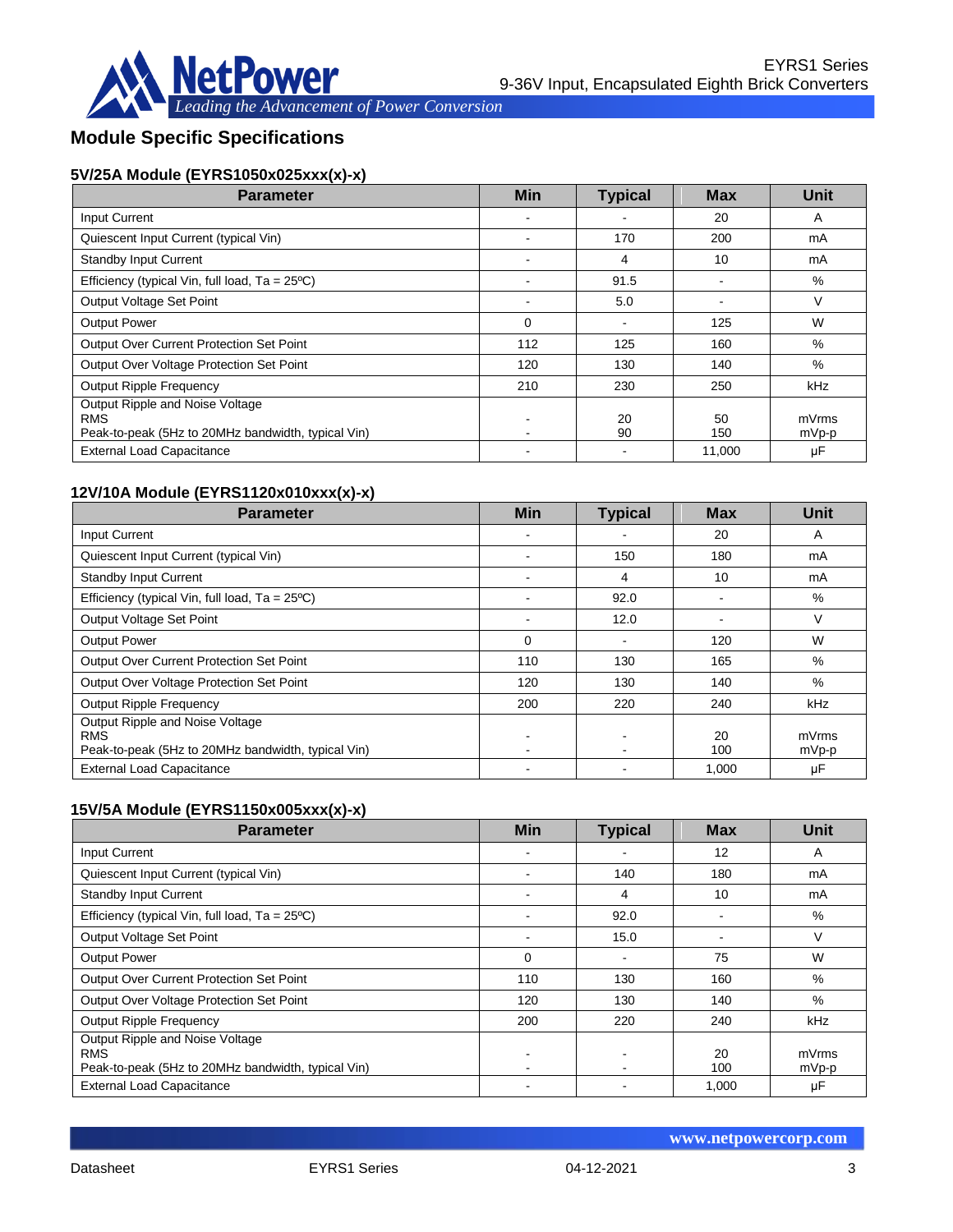

#### **15V/8A Module (EYRS1150x008xxx(x)-x)**

| <b>Parameter</b>                                                                                    | Min | <b>Typical</b> | <b>Max</b> | Unit           |
|-----------------------------------------------------------------------------------------------------|-----|----------------|------------|----------------|
| <b>Input Current</b>                                                                                |     |                | 23         | A              |
| Quiescent Input Current (typical Vin)                                                               |     | 200            | 220        | mA             |
| <b>Standby Input Current</b>                                                                        |     | 4              | 10         | mA             |
| Efficiency (typical Vin, full load, $Ta = 25^{\circ}C$ )                                            |     | 92.0           |            | %              |
| Output Voltage Set Point                                                                            |     | 15.0           |            | V              |
| <b>Output Power</b>                                                                                 | 0   |                | 120        | W              |
| Output Over Current Protection Set Point                                                            | 140 | 160            | 180        | %              |
| Output Over Voltage Protection Set Point                                                            | 120 | 130            | 140        | %              |
| <b>Output Ripple Frequency</b>                                                                      | 200 | 220            | 240        | kHz            |
| Output Ripple and Noise Voltage<br><b>RMS</b><br>Peak-to-peak (5Hz to 20MHz bandwidth, typical Vin) |     |                | 45<br>225  | mVrms<br>mVp-p |
| <b>External Load Capacitance</b>                                                                    |     |                | 1,000      | μF             |

## **24V/3A Module (EYRS1240x003xxx(x)-x)**

| <b>Parameter</b>                                                                                    | <b>Min</b> | <b>Typical</b> | <b>Max</b> | Unit           |
|-----------------------------------------------------------------------------------------------------|------------|----------------|------------|----------------|
| Input Current                                                                                       |            |                | 15         | A              |
| Quiescent Input Current (typical Vin)                                                               |            | 250            | 300        | mA             |
| <b>Standby Input Current</b>                                                                        |            | 4              | 10         | mA             |
| Efficiency (typical Vin, full load, $Ta = 25^{\circ}C$ )                                            |            | 92.0           |            | %              |
| Output Voltage Set Point                                                                            |            | 24.0           |            | V              |
| <b>Output Power</b>                                                                                 | 0          | ۰              | 72         | W              |
| <b>Output Over Current Protection Set Point</b>                                                     | 110        | 130            | 160        | %              |
| Output Over Voltage Protection Set Point                                                            | 115        | 120            | 150        | $\%$           |
| Output Ripple Frequency                                                                             | 200        | 220            | 240        | kHz            |
| Output Ripple and Noise Voltage<br><b>RMS</b><br>Peak-to-peak (5Hz to 20MHz bandwidth, typical Vin) |            |                | 20<br>100  | mVrms<br>mVp-p |
| <b>External Load Capacitance</b>                                                                    |            |                | 1,000      | μF             |

### **24V/6A Module (EYRS1240x006xxx(x)-x)**

| <b>Parameter</b>                                                                                    | <b>Min</b> | <b>Typical</b>           | <b>Max</b> | <b>Unit</b>    |
|-----------------------------------------------------------------------------------------------------|------------|--------------------------|------------|----------------|
| Input Current                                                                                       |            |                          | 27         | A              |
| Quiescent Input Current (typical Vin)                                                               |            | 270                      | 300        | mA             |
| <b>Standby Input Current</b>                                                                        |            | 4                        | 10         | mA             |
| Efficiency (typical Vin, full load, $Ta = 25^{\circ}C$ )                                            |            | 91.0                     |            | %              |
| Output Voltage Set Point                                                                            |            | 24.0                     |            | V              |
| <b>Output Power</b>                                                                                 | $\Omega$   | $\overline{\phantom{a}}$ | 144        | W              |
| Output Over Current Protection Set Point                                                            | 110        | 130                      | 180        | $\%$           |
| Output Over Voltage Protection Set Point                                                            | 115        | 125                      | 140        | %              |
| <b>Output Ripple Frequency</b>                                                                      | 230        | 250                      | 270        | kHz            |
| Output Ripple and Noise Voltage<br><b>RMS</b><br>Peak-to-peak (5Hz to 20MHz bandwidth, typical Vin) |            |                          | 80<br>200  | mVrms<br>mVp-p |
| <b>External Load Capacitance</b>                                                                    |            |                          | 5,700      | μF             |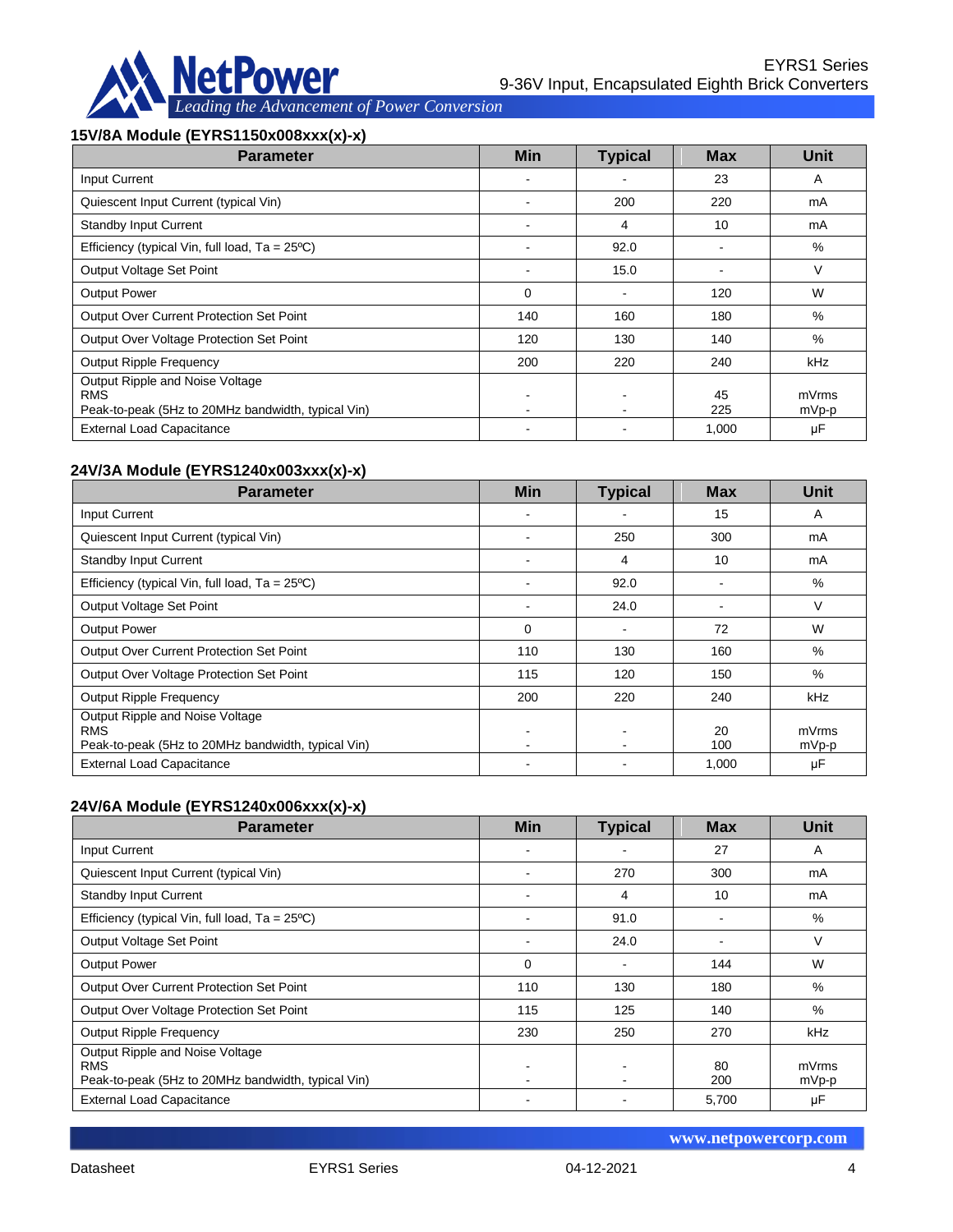

#### **28V/3A Module (EYRS1280x003xxx(x)-x)**

| <b>Parameter</b>                                                                                    | <b>Min</b> | <b>Typical</b> | <b>Max</b> | Unit           |
|-----------------------------------------------------------------------------------------------------|------------|----------------|------------|----------------|
| <b>Input Current</b>                                                                                |            |                | 15         | A              |
| Quiescent Input Current (typical Vin)                                                               |            | 210            | 250        | mA             |
| <b>Standby Input Current</b>                                                                        |            | 6              | 10         | mA             |
| Efficiency (typical Vin, full load, $Ta = 25^{\circ}C$ )                                            |            | 92.0           |            | %              |
| Output Voltage Set Point                                                                            |            | 28.0           |            | V              |
| <b>Output Power</b>                                                                                 | $\Omega$   |                | 84         | W              |
| <b>Output Over Current Protection Set Point</b>                                                     | 110        | 130            | 170        | %              |
| Output Over Voltage Protection Set Point                                                            | 115        | 120            | 125        | %              |
| <b>Output Ripple Frequency</b>                                                                      | 230        | 250            | 270        | <b>kHz</b>     |
| Output Ripple and Noise Voltage<br><b>RMS</b><br>Peak-to-peak (5Hz to 20MHz bandwidth, typical Vin) |            |                | 20<br>100  | mVrms<br>mVp-p |
| <b>External Load Capacitance</b>                                                                    |            |                | 1,000      | μF             |

### **28V/5A Module (EYRS1280x005xxx(x)-x)**

| <b>Parameter</b>                                                                                    | <b>Min</b> | <b>Typical</b> | <b>Max</b> | Unit           |
|-----------------------------------------------------------------------------------------------------|------------|----------------|------------|----------------|
| Input Current                                                                                       |            |                | 25         | A              |
| Quiescent Input Current (typical Vin)                                                               |            | 250            | 300        | mA             |
| <b>Standby Input Current</b>                                                                        |            | 4              | 10         | mA             |
| Efficiency (typical Vin, full load, $Ta = 25^{\circ}C$ )                                            | 90.0       | 92.0           |            | %              |
| Output Voltage Set Point                                                                            |            | 28.0           |            | V              |
| <b>Output Power</b>                                                                                 | $\Omega$   | $\blacksquare$ | 140        | W              |
| <b>Output Over Current Protection Set Point</b>                                                     | 110        | 130            | 170        | %              |
| Output Over Voltage Protection Set Point                                                            | 115        | 120            | 125        | %              |
| <b>Output Ripple Frequency</b>                                                                      | 230        | 250            | 270        | kHz            |
| Output Ripple and Noise Voltage<br><b>RMS</b><br>Peak-to-peak (5Hz to 20MHz bandwidth, typical Vin) |            |                | 20<br>100  | mVrms<br>mVp-p |
| <b>External Load Capacitance</b>                                                                    |            |                | 1,000      | μF             |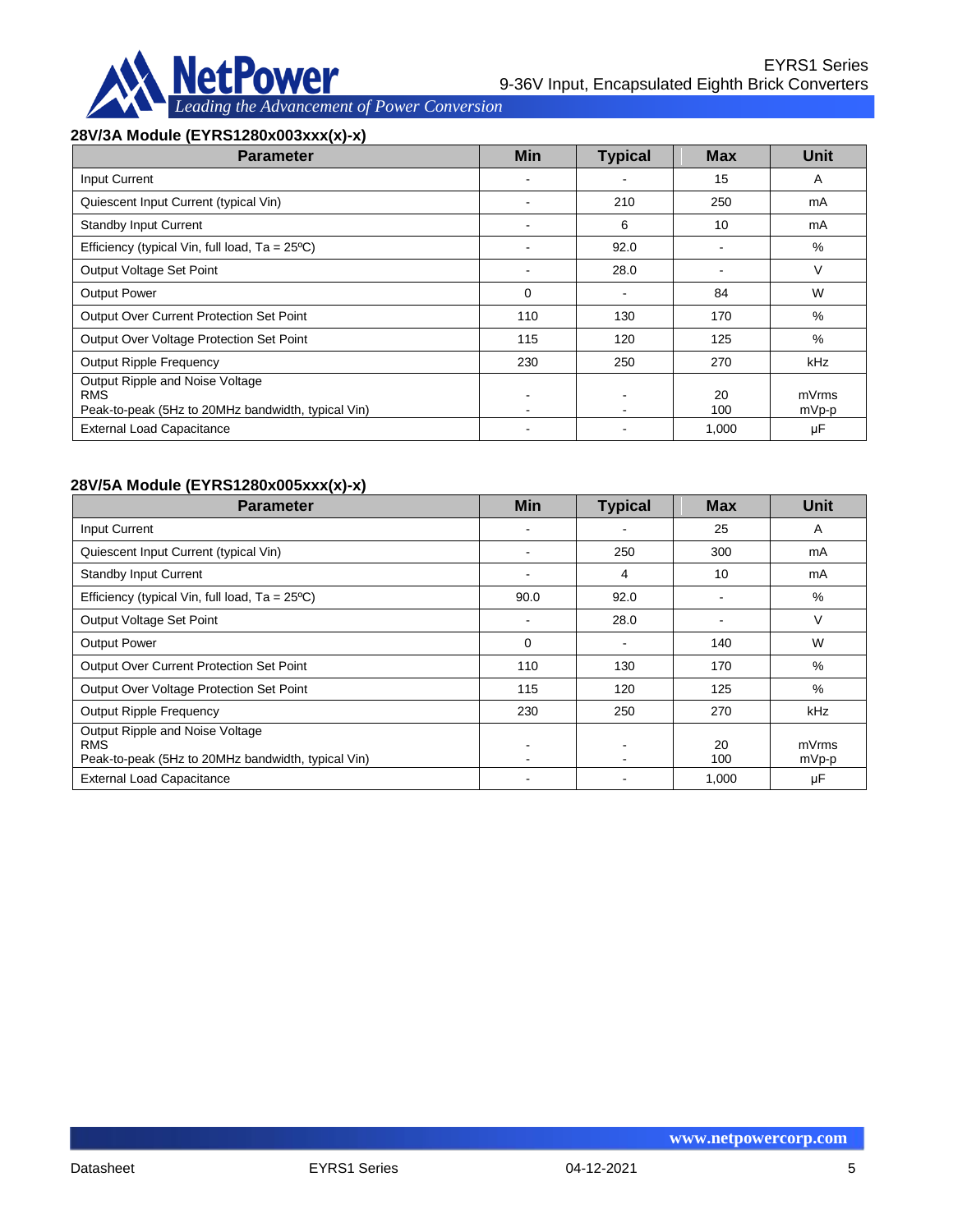

## **Feature Descriptions**

#### **Remote ON/OFF**

The converter can be turned on and off by changing the voltage between the ON/OFF pin and Vin(-). The EYRS1 Series of converters is available with factory selectable positive logic and negative logic.

For the negative control logic, the converter is ON when the ON/OFF pin is at a logic low level and OFF when the ON/OFF pin is at a logic high level. For the positive control logic, the converter is ON when the ON/OFF pin is at a logic high level and OFF when the ON/OFF pin is at a logic low level.

With the internal pull-up circuitry, a simple external switch between the ON/OFF pin and Vin(-) can control the converter. A few example circuits for controlling the ON/OFF pin are shown in Figures 1, 2 and 3.

The logic low level is from 0V to 1.2V and the maximum sink current during logic low is 1mA. The external switch must be capable of maintaining a logic-low level while sinking up to this current. The logic high level is from 3.5V to 15V. The converter has an internal pull-up circuit that ensures the ON/OFF pin at a high logic level when the leakage current at ON/OFF pin is no greater than 50μA.



**Figure 1.** Opto Coupler Enable Circuit



**Figure 2.** Open Collector Enable Circuit



**Figure 3.** Direct Logic Drive

#### **Remote SENSE**

The remote SENSE pins are used to sense the voltage at the load point to accurately regulate the load voltage and eliminate the impact of the voltage drop in the power distribution path.

SENSE (+) and SENSE (-) pins should be connected between the points where voltage regulation is desired. The voltage between the SENSE pins and the output pins must not exceed the smaller of 0.5V or 10% of typical output voltage.

[Vout (+) - Vout (-)] - [SENSE (+) - SENSE (-)] <MIN {0.5V, 10%Vo}

When remote sense is not used, the SENSE pins should be connected to their corresponding output pins. If the SENSE pins are left floating, the converter will deliver an output voltage slightly higher than its specified typical output voltage.

#### **Output Voltage Adjustment (Trim)**

The trim pin allows the user to adjust the output voltage set point. To increase the output voltage, an external resistor is connected between the TRIM pin and SENSE(+). To decrease the output voltage, an external resistor is connected between the TRIM pin and SENSE(-). The output voltage trim range is 80% to 110% of the specified typical output voltage. *Vn*<sub>(-)</sub><br>
Vn<sub>(-)</sub><br>
Vn<sub>(-)</sub><br>
Vn<sub>(-)</sub><br> **Cutput Voltage Adjustmen**<br>
The trim pin allows the us<br>
voltage set point. To increase<br>
external resistor is connecte<br>
and SENSE(-). The output v<br>
to 110% of the specified typic<br>
The

The circuit configuration for trim down operation is shown in Figure 4. To decrease the output voltage, the value of the external resistor should be

$$
Rdown = (\frac{511}{\Delta} - 10.22)(k\Omega)
$$

Where

$$
\Delta = \left(\frac{|Vnom - Vadj|}{Vnom}\right) \times 100
$$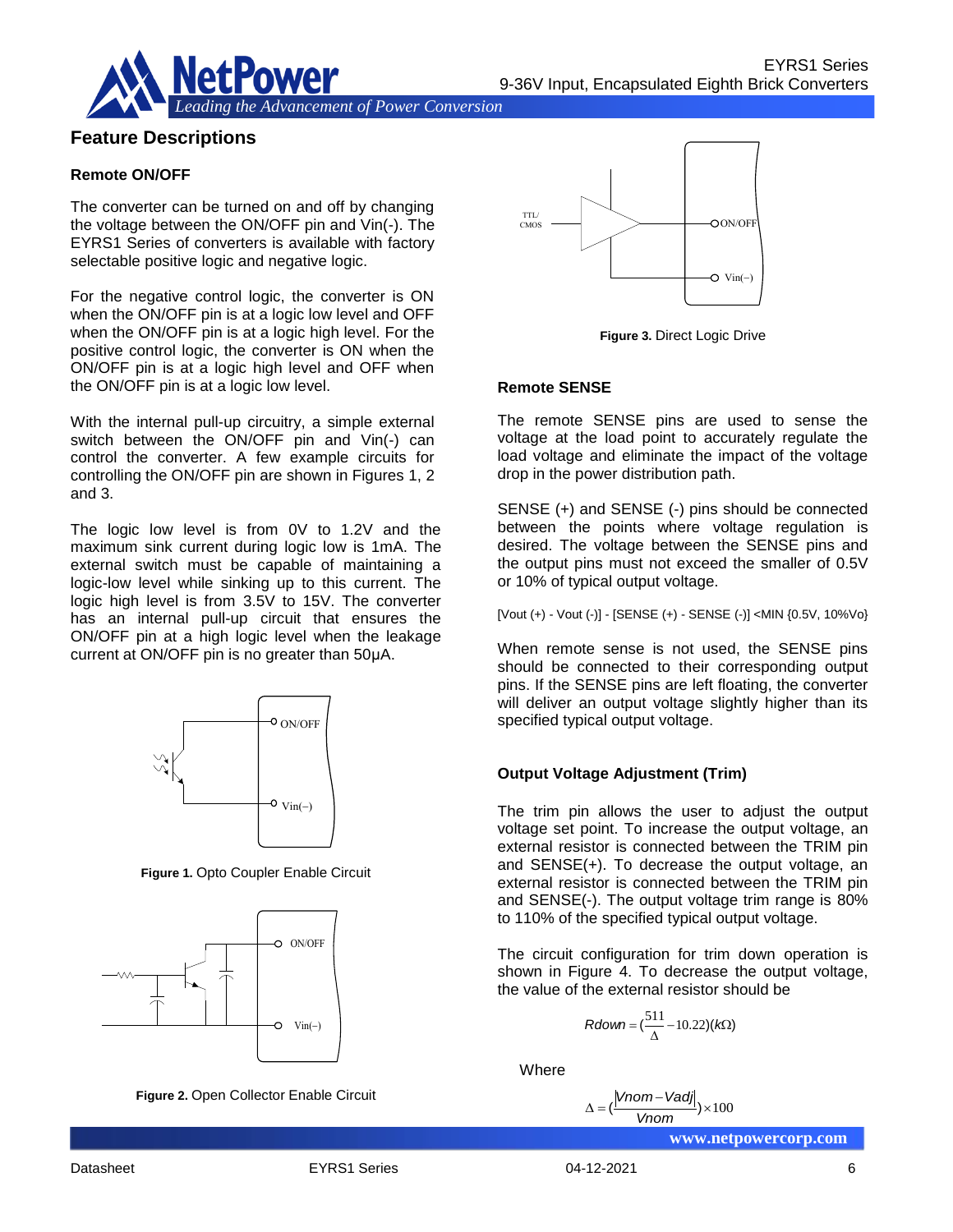

And

V*nom* = Typical Output Voltage V*adj* = Adjusted Output Voltage

The circuit configuration for trim up operation is shown in Figure 5. To increase the output voltage, the value of the resistor should be

$$
Rup = \left(\frac{5.11\text{Vol}(100+\Delta)}{1.225\Delta} - \frac{511}{\Delta} - 10.22\right)(k\Omega)
$$

**Where** 

V*o* = Typical Output Voltage

As the output voltage at the converter output terminals are higher than the specified typical level when using the trim up and/or remote sense functions, it is important to make sure that the voltage at the output terminals does not exceed the maximum power rating of the converter as given in the specifications table.



**Figure 4.** Circuit to Decrease Output Voltage



**Figure 5.** Circuit to Increase Output Voltage

#### **Input Under-Voltage Lockout**

This feature prevents the converter from starting until the input voltage reaches the turn-on voltage threshold, and keeps the converter running until the input voltage falls below the turn-off voltage threshold. Both turn-on and turn-off voltage thresholds are defined in the Input Specifications table.

### **Output Over-Current Protection (OCP)**

This converter can be ordered in either latch-off or auto-restart version upon OCP, OVP, and OTP.

With the latch-off version, the converter will latch off when the load current exceeds the limit. The converter can be restarted by toggling the ON/OFF switch or recycling the input voltage.

With the auto-restart version, the converter will operate in a hiccup mode (repeatedly try to restart) until the cause of the over-current condition is cleared.

### **Output Over-Voltage Protection (OVP)**

With the latch-off version, the converter will latch off when the output voltage exceeds the limit. The converter can be restarted by toggling the ON/OFF switch or recycling the input voltage.

With the auto-restart version, the converter will operate in a hiccup mode (repeatedly try to restart) until the cause of the over-voltage condition is cleared.

### **Over Temperature Protection (OTP)**

With the latch-off version, the converter will shut down and latch off if an over-temperature condition is detected. The converter has a temperature sensor located at a carefully selected position, which represents the thermal condition of key components of the converter. The thermal shutdown circuit is designed to turn the converter off when the temperature at the sensor reaches 120°C. The module can be restarted by toggling the ON/OFF switch or recycling the input voltage.

With the auto-restart version, the converter will resume operation after the converter cools down.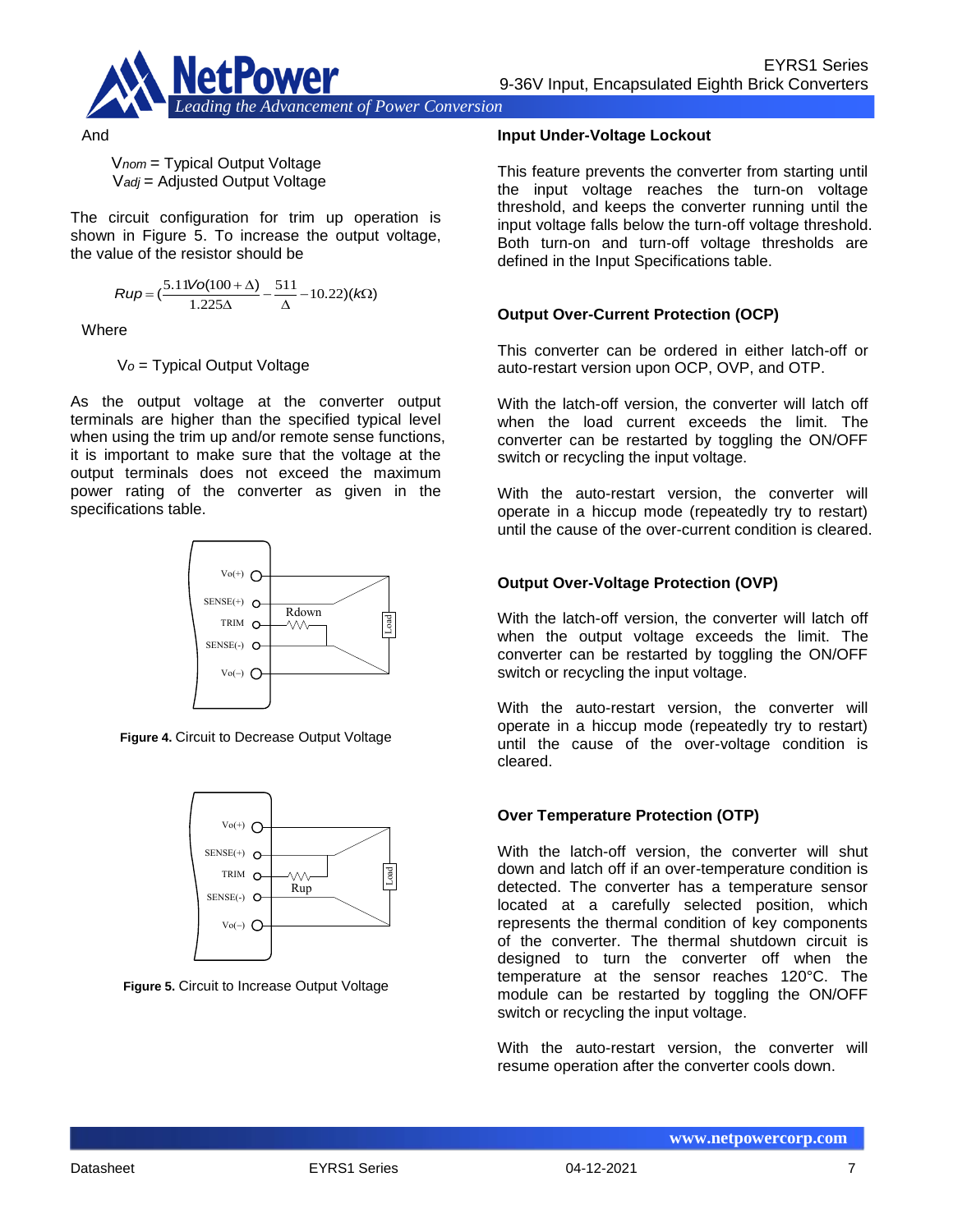

## **Design Considerations**

As with any DC-DC converter, the stability of the EYRS1 converter may be compromised if the source impedance is too high or inductive. It's desirable to keep the input source ac-impedance as low as possible. Although the converters are designed to be stable without adding external input capacitors for typical source impedance, it is recommended to add  $220\mu$ F low ESR electrolytic capacitors at the input of the converter for each 100W output power, which reduces the potential negative impact of the source impedance on the converter stability. These electrolytic capacitors should have sufficient RMS current rating over the operating temperature range.

The converter is designed to be stable without additional output capacitors. To further reduce the output voltage ripple or improve the transient response, additional output capacitors are often used in applications. When additional output capacitors are used, a combination of ceramic capacitors and tantalum/polymer capacitors shall be used to provide good filtering while assuring the stability of the converter.